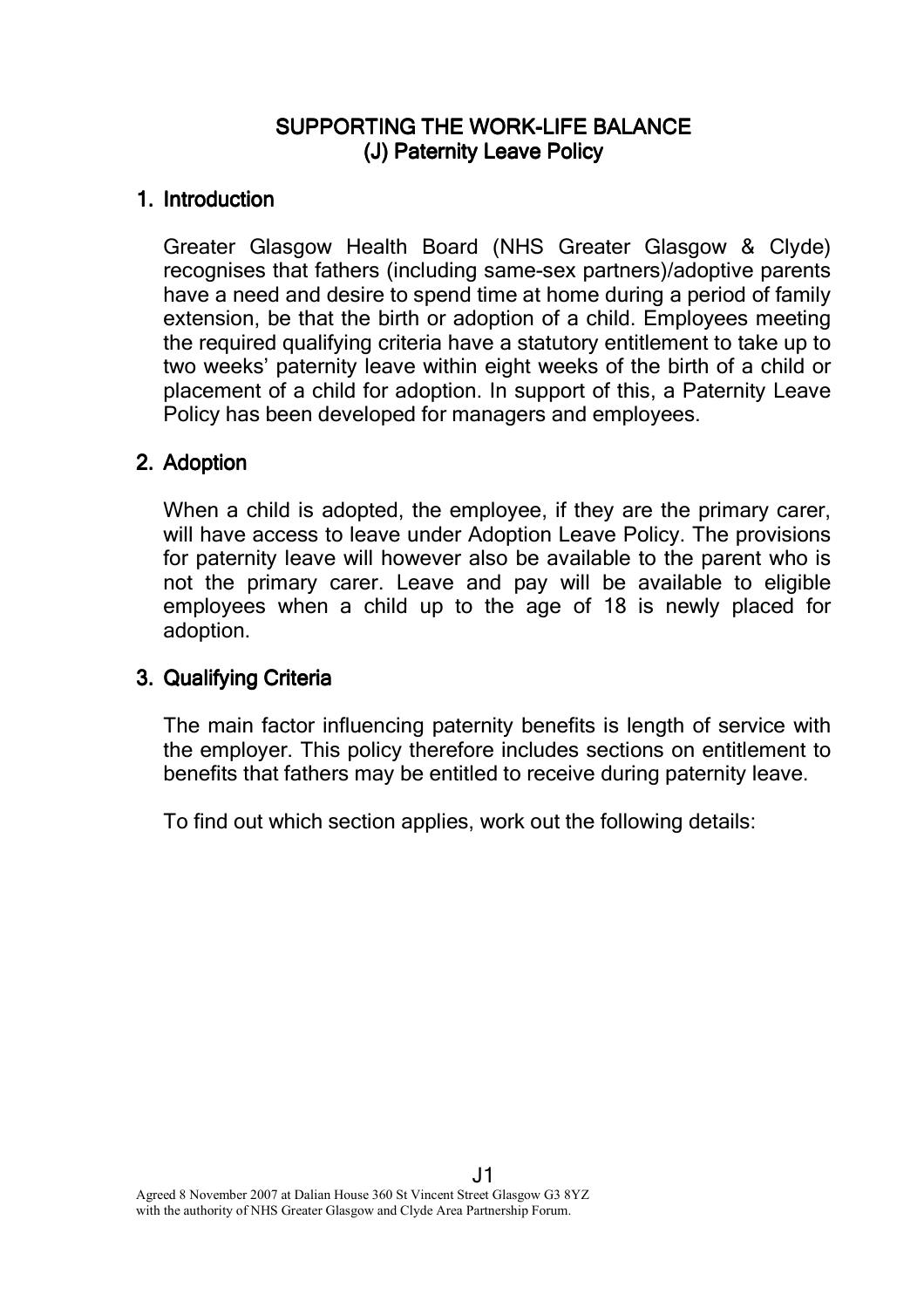| Start date with NHS                   |                                           |                 |
|---------------------------------------|-------------------------------------------|-----------------|
| Date baby is due (expected date of    |                                           |                 |
| childbirth) or placement for          |                                           |                 |
| adoption                              |                                           |                 |
| Expected Week of Confinement          |                                           |                 |
| (E.W.C.) (i.e., the week in which the |                                           |                 |
| baby is due) or placement for         |                                           |                 |
| adoption                              |                                           |                 |
| Length of service at 15 weeks before  |                                           |                 |
| expected week of confinement $(QW)$   | If less than 26 weeks: Go to Section 4    |                 |
| (i.e., week baby is due) or placement |                                           |                 |
| for adoption (MW): what is the        | If greater than $26 \mid$ Go to Section 5 |                 |
| length of service at this date?       | weeks but less than 1                     |                 |
|                                       | year:                                     |                 |
|                                       | If greater than 1 year:                   | Go to Section 6 |
|                                       |                                           |                 |

In all cases the employee must have, or expect to have, responsibility for the child's upbringing and be the biological father of the child, or the mother's husband or partner (this may include the female partner in the case of same sex couples) and expect to have responsibility for the child's upbringing. In the case of adoption, the Matching Week (MW) is used instead of the Qualifying Week (QW).

### 4. Less than 26 weeks continuous service

Employees with less than 26 weeks continuous service leading into the 15th week before the baby is due (i.e., the Qualifying Week), will be entitled to two working weeks' unpaid leave.

## 5. More than 26 weeks continuous service but less than one year's continuous service

An employee will be entitled to two working weeks' leave, during which they will receive Statutory Paternity Pay (SPP) if they have 26 weeks' continuous NHS service leading into the 15th week before the baby is due (i.e., the Qualifying Week) and meet the following:

- have average earnings up to and including the payday that falls on or before the Saturday of the Qualifying Week at least the weekly National Insurance lower earnings limit in force at the end of the Qualifying Week; and
- continue to be employed by the NHS up to the child's date of birth.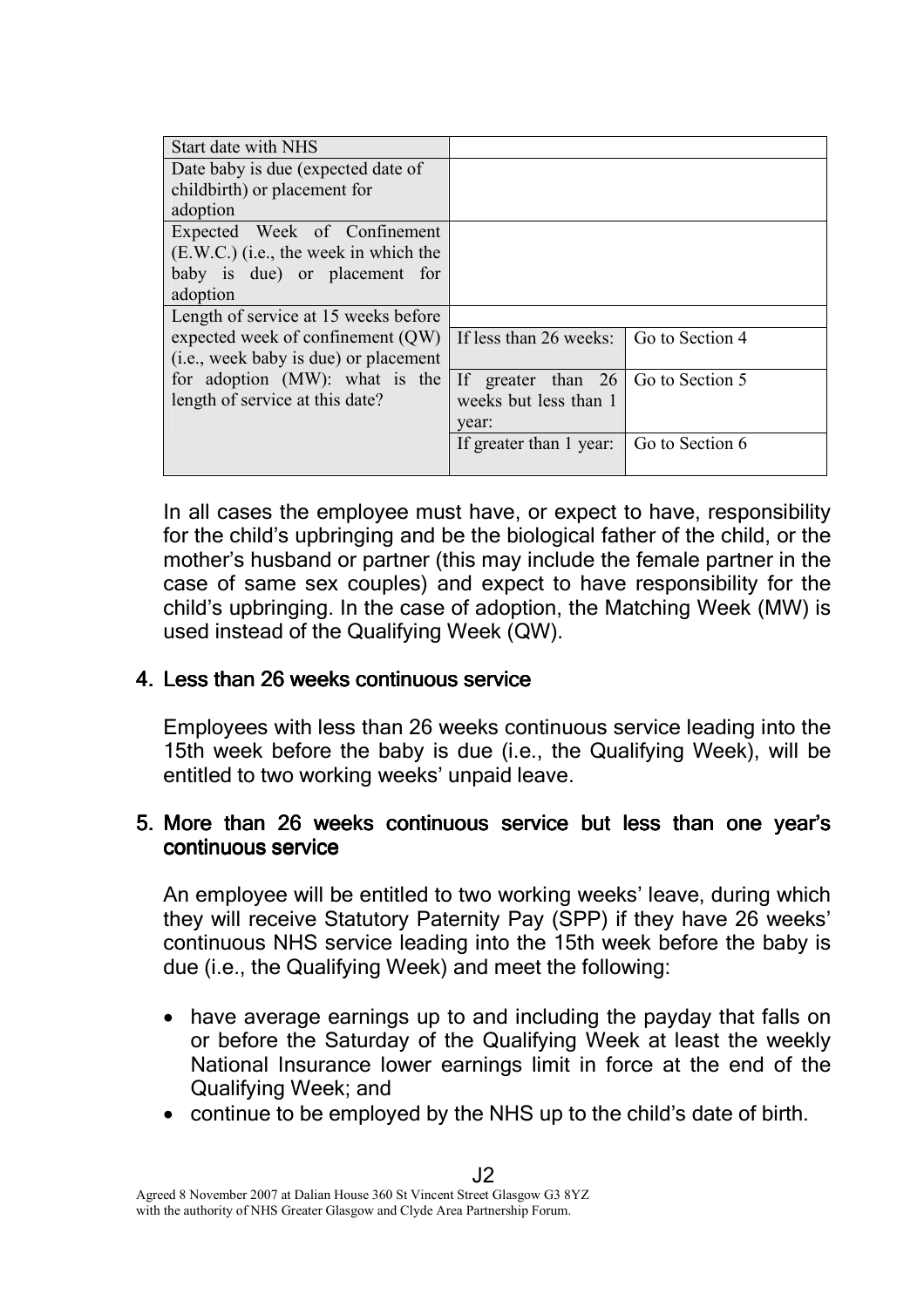In the case of adoption, the Matching Week is used instead of the Qualifying Week.

If an employee leaves employment prior to the birth of the child/placement for adoption there will be no entitlement to Statutory Paternity Pay. If an employee's contract ends after the baby is born/child is placed for adoption then the employee will still be entitled to Statutory Paternity Pay. However, if he starts work for a new employer Statutory Paternity Pay will not be paid for any week worked with the new employer.

### 6. More than one year's continuous service

An employee will be entitled to two working weeks' leave. In addition to Statutory Paternity Pay, employees who have more than one year's continuous NHS service leading into the 15th week before the baby is due (i.e. the Qualifying Week), will have their payment made up to the level of their normal full pay (which will be calculated as the average weekly earnings in the eight weeks leading up to and including the Qualifying Week).

## 7. Miscellaneous

### 7.1 Notice

In respect of a birth, employees must provide written notice (including by post, fax or e-mail) in, or before the 15th week before the baby is due or as soon as is reasonably practicable (and no later than 28 days before the due date) specifying:

- the expected date of the baby's birth
- the period of leave to be taken, i.e., one or two consecutive weeks;
- the date from which leave will be taken;
- that the employee is the baby's biological father; or married to the mother; or living with the mother in an enduring family relationship but not an immediate relative; and
- that the purpose of the leave is to care for the child or to support the mother.

In the case of adoption, written notice must be given no later than seven days after the matching date or as soon as is reasonably practicable, specifying: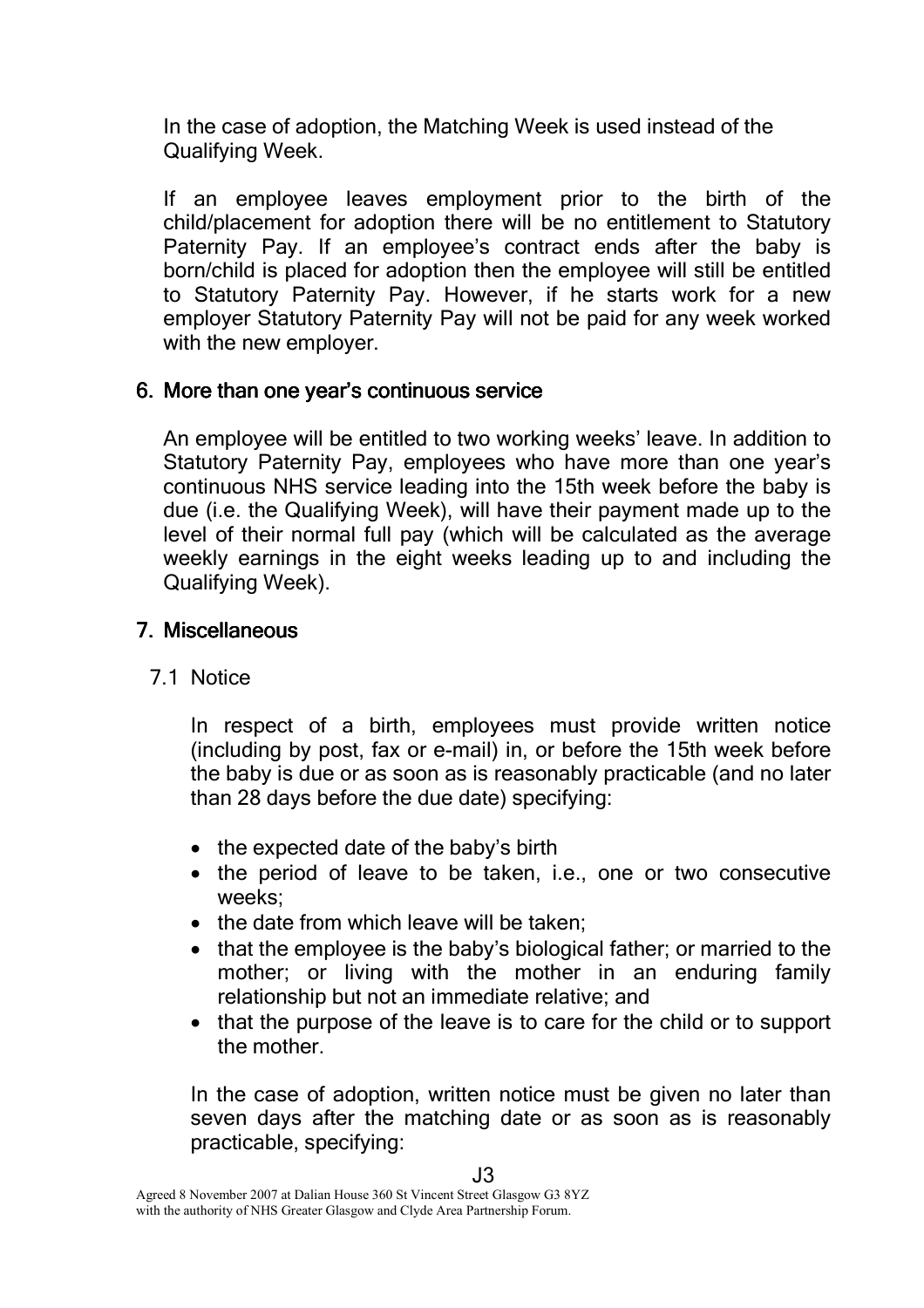- the matching date;
- the expected date of placement:
- the period of leave to be taken, i.e., one or two consecutive weeks;
- the date chosen to take leave from; and
- that the purpose of leave is to care for the child or support the child's adopter and that the employee is married to or living with the adopter in an enduring family relationship but not an immediate relative.

If an employee does not give 28 days' notice without good reason, the employer may delay the start of Paternity Leave and Statutory Paternity Pay until the full 28 days have passed.

In each case employees will have the right to vary the date originally notified by giving 28 days' notice, in writing.

Employees wishing to apply for Paternity Leave should complete the Application for Paternity Leave Form. Alternatively, the Inland Revenue's Self Certificate Form SC3 (SC4 for adoption) may be used. This form can be obtained from the Department of Social Security or downloaded from the Department of Trade and Industry's web page.

7.2 Pre-Birth and Pre-Adoption Leave

Requests for pre-birth leave (e.g. for attendance at ante-natal classes) will be considered in accordance with the Special Leave Policy. Requests for pre-adoption leave will be considered in accordance with the Adoption and Fostering Policy.

### 7.3 Stillbirths

A qualifying employee will be entitled to paid leave if their baby is stillborn after 24 weeks of pregnancy. If the baby is born alive at any point in the pregnancy but dies later, the employee will be entitled to paid paternity leave in the usual way.

### 7.4 Multiple Births

Entitlement to paternity leave for twins, triplets, etc is the same as for a single birth.